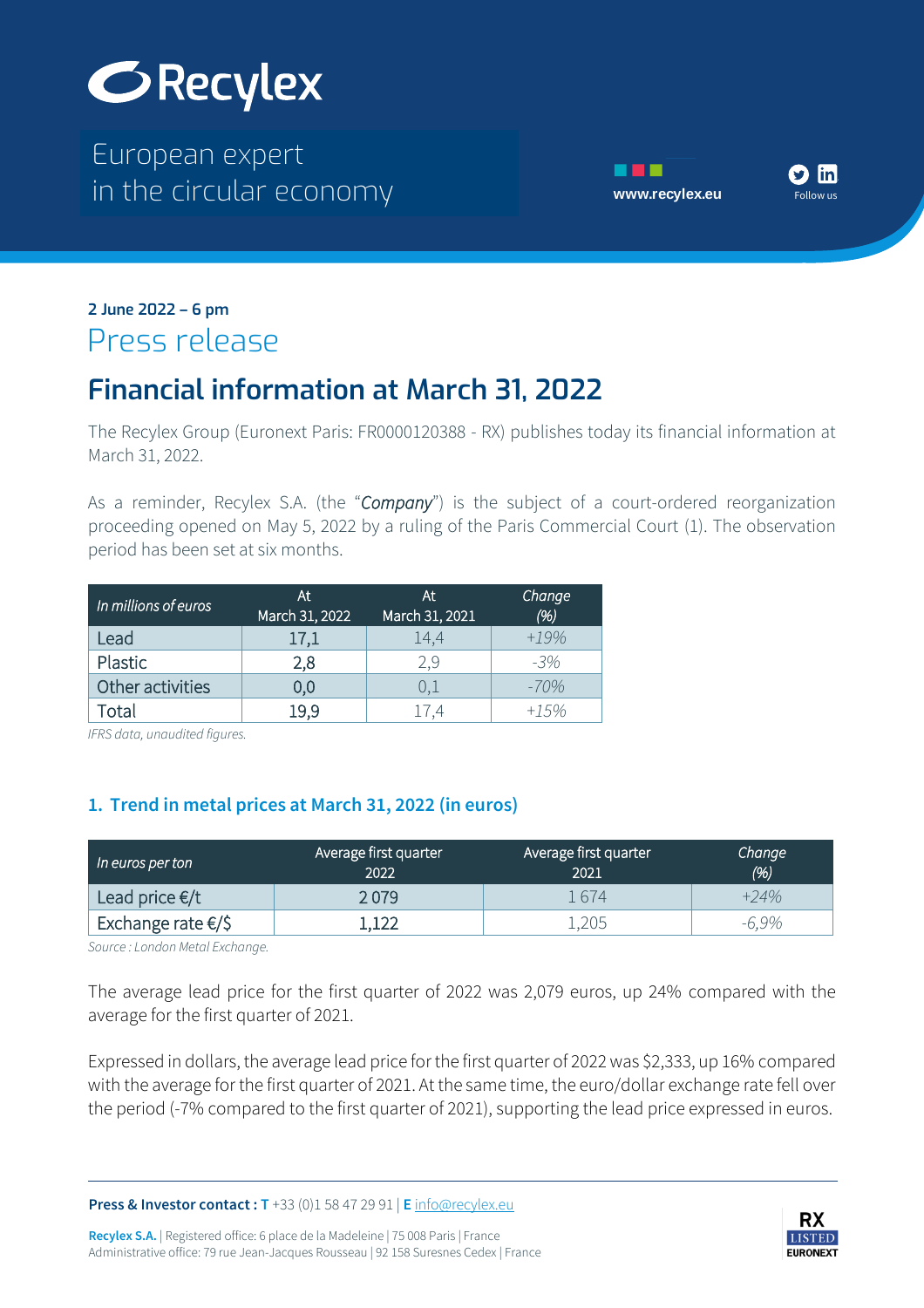

**Financial information at March 31, 2022** | Communiqué de presse | 2 June 2022 | Page 2 sur 3

#### **2. Breakdown of consolidated sales at March 31, 2022 relative to March 31, 2021**

The consolidated turnover as at 31 March 2022 amounted to €19.9 million.

#### *2.1 Lead Segment*

The Lead segment accounted for 86% of consolidated sales at March 31, 2022, and includes sales from Recylex S.A.'s two used lead-acid battery recycling plants.

Sales amounted to €17.1 million at March 31, 2022, up +€2.7 million (+19%) on the sales for the same period in 2021, mainly due to the rise in lead prices over the period and, to a lesser extent, the increase in the volumes of secondary materials sold by Recylex S.A.'s two used lead-acid battery recycling plants.

During the first quarter of 2022, Recylex S.A. recycled around 16,500 tons of used lead-acid batteries.

The lead segment's business remains highly dependent on the demands of its main customer, Nordenham Metall GmbH (a subsidiary of Glencore International AG), which accounted for almost 80% of its sales for the first quarter of 2022.

#### *2.2 Plastic Segment*

The Plastics segment accounted for 14% of consolidated revenues at March 31, 2022, and concerns the activities of C2P S A.S.

Sales amounted to €2.8 million at 31 March 2022, in line with the turnover at 31 March 2021 (-0.1 million compared with the sales for the same period in 2021).

The business was affected by slightly lower volumes sold in the first quarter of 2022 than in the first quarter of 2021 due to a less linear flow of recycled materials in the markets addressed by C2P S.A.S.

*1 See press releases of 15 April 2022 and 6 May 2022.*

**Press & Investor contact : T** +33 (0)1 58 47 29 91 | **E** [info@recylex.eu](mailto:info@recylex.eu)